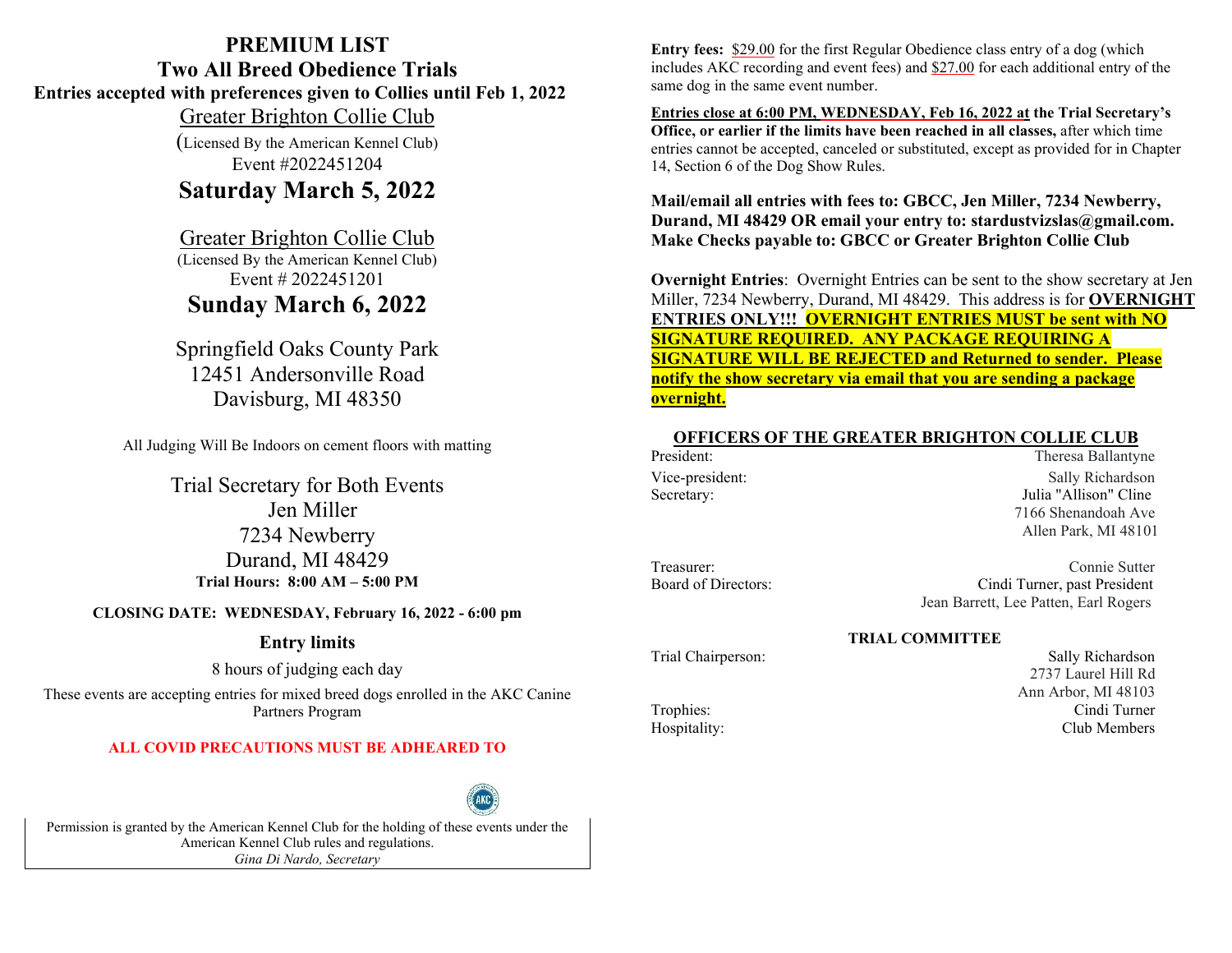**From the East:** Take I-75 to Exit 93, turn right at Dixie Hwy, and go 2 miles. Turn left onto Davisburg Rd. and drive 2.5 miles. Turn left on Andersonville Rd. The show site is on the right in 1/2 mile.

From the North: Take I-75 to Exit 98 E Holly Road. Turn right. Take 1st right onto Tindall Rd. Go .8 miles and turn left at Rattalee Lake Rd. Take 1st right onto Bigelow Rd. Go 1.5 miles. Turn Right on to Davisburg Rd. and travel 2.5 miles to Andersonville Road. Turn left onto Andersonville Rd. Event site will be on the right .8 miles.

**From the West**: Take I-69 N to Exit 98. Follow directions above from there. **From the South:** Take US-23 N to Exit 78 - Owen Rd. Turn right and go 1.6 miles to S. Adelaide Street. Take 3rd left onto W. South Holly St. Road changes names 3 times (S. Holly Rd, Fenton Rd, and Milford Rd.) Turn left at Davisburg Rd. Drive 3.8 miles and turn right at Cross HIll. Take 1st right onto Andersonville Rd. Drive .7 miles to destination on the right.

**Best to Google this or use your GPS!!**

### **Motels That Accept Dogs**

Please verify pet policy and fees with hotel

**Quality Inn & Suites,** 7076 Highland Road, Waterford, MI 48327 (248)666-8555 8.1 mi **Comfort Inn**, 9040 Holly Rd., Grand Blanc, MI 48439 11.8 **Red Roof Inn-Lake Orion**, 2755 S Lapeer Rd, Lake Orion, MI 14.8 mi **Red Roof Inn- Detroit-Auburn Hills/Rochester Hills,** 2580 Crook Rd., Rochester, MI 48309 (248)853-640 25.4 mi

We ask our exhibitors not to leave dogs unattended in rooms unless crated. Please do not bathe dogs in hotel rooms. Hotels are getting more and more difficult to find, so please take care that we do not abuse the privilege of bringing our dogs in the rooms

### **VETERINARIAN**

Open 24/7 Blue Pearl – Auburn Hills 3412 East Walton Blvd Auburn Hills, MI 48326 (248)209-3262

# **JUDGING ASSIGNMENTS**

## **Mrs. Catherine M Thompson**

1579 ROCKBRIDGE RD, WASHINGTON COURT HOUSE, OH 43160-9721

|                                    | <b>Greater Brighton</b> | <b>Greater Brighton</b> |  |  |
|------------------------------------|-------------------------|-------------------------|--|--|
| <b>Class</b>                       | <b>Collie Club</b>      | <b>Collie Club</b>      |  |  |
|                                    | <b>March 5, 2022</b>    | <b>March 6, 2022</b>    |  |  |
| <b>Novice A</b>                    | C. Thompson             | C. Thompson             |  |  |
| <b>Novice B</b>                    | C. Thompson             | C. Thompson             |  |  |
| <b>Preferred</b><br><b>Novice</b>  | C. Thompson             | C. Thompson             |  |  |
| <b>Open A</b>                      | C. Thompson             | C. Thompson             |  |  |
| <b>Open B</b>                      | C. Thompson             | C. Thompson             |  |  |
| <b>Preferred</b><br>Open           | C. Thompson             | C. Thompson             |  |  |
| <b>Utility A</b>                   | C. Thompson             | C. Thompson             |  |  |
| <b>Utility B</b>                   | C. Thompson             | C. Thompson             |  |  |
| <b>Preferred</b><br><b>Utility</b> | C. Thompson             | C. Thompson             |  |  |
| <b>Beginner</b><br><b>Novice A</b> | C. Thompson             | C. Thompson             |  |  |
| <b>Beginner</b><br><b>Novice B</b> | C. Thompson             | C. Thompson             |  |  |
| <b>Graduate</b><br><b>Novice</b>   | C. Thompson             | C. Thompson             |  |  |
| <b>Graduate Open</b>               | C. Thompson             | C. Thompson             |  |  |
| <b>Versatility</b>                 | C. Thompson             | C. Thompson             |  |  |
| <b>Veterans</b>                    | C. Thompson             | C. Thompson             |  |  |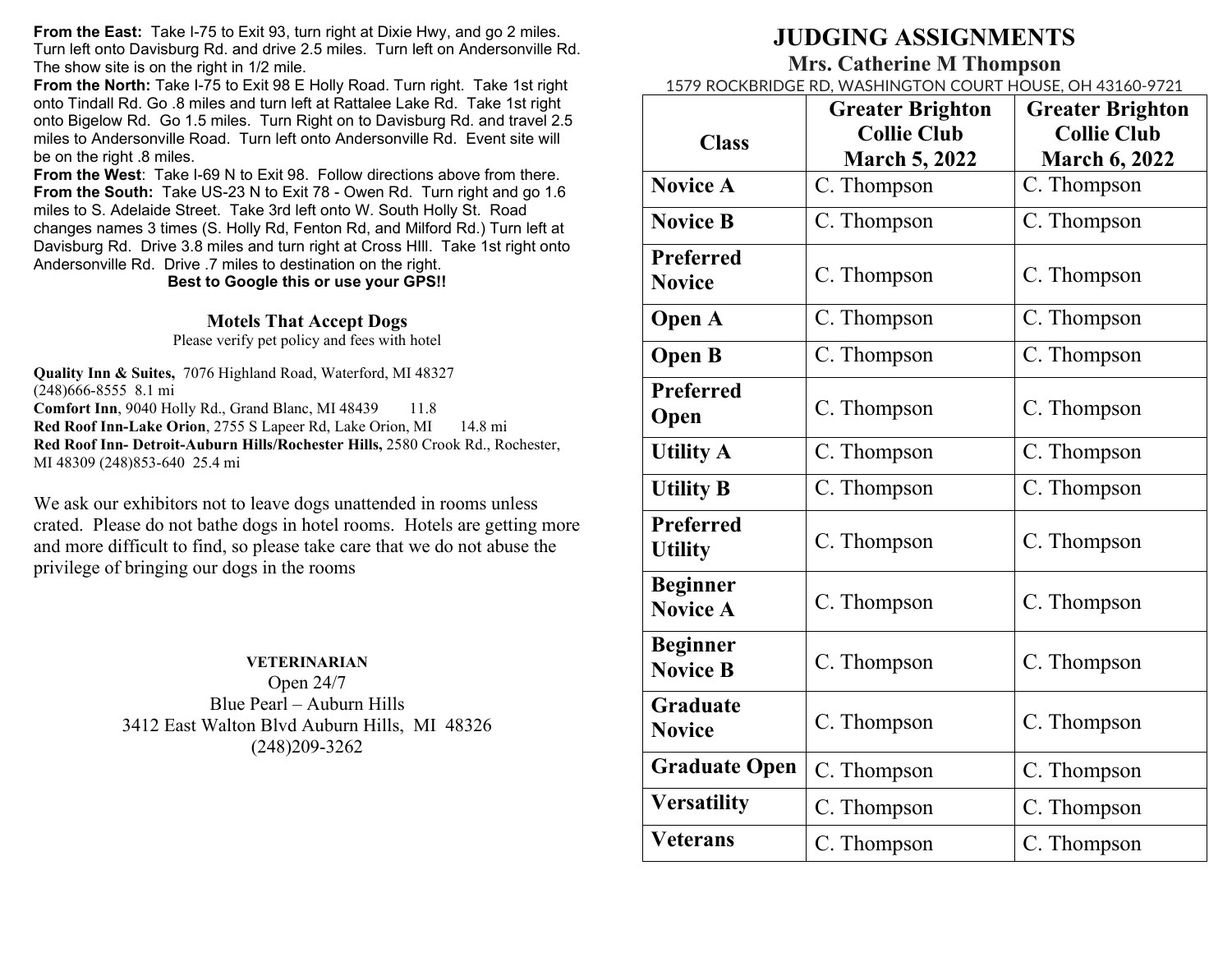### **CLASSIFICATION REGULAR OBEDIENCE CLASSES**

Novice A Open A Utility A Novice B Open B Utility B

**OPTIONAL TITLING CLASSES**

Beginner Novice A & B Graduate Novice Graduate Open **ALTERNATIVE TITLING CLASSES** Preferred Novice Preferred Open Preferred Utility Versatility **NON REGULAR CLASS** Veterans

#### **RIBBON PRIZES**

## **REGULAR, ALTERNATIVE and OPTIONAL OBEDIENCE CLASSES**

| First Prize                                          | Blue Ribbon         |
|------------------------------------------------------|---------------------|
| Second Prize                                         | Red Ribbon          |
| Third Prize                                          | Yellow Ribbon       |
| <b>Fourth Prize</b>                                  | White Ribbon        |
| Highest Scoring Dog in the Regular Obedience Classes | Blue & Gold Rosette |

Highest Combined Score in Open and Utility Classes Blue & Green Rosette

## **Ribbon Prizes Non Regular Obedience Classes**

First Prize Rose Ribbon Second Prize Brown Ribbon<br>
Third Prize Brown Ribbon<br>
Third Prize Brown Ribbon<br>
Third Prize Brown Ribbon Light Green Ribbon Fourth Prize Grey Ribbon

A Dark Green Ribbon will be awarded to each dog receiving a Qualifying Score in a Regular, Alternative or Optional Titling Class

Highest Scoring Collie in the Regular Classes Rosette and trophy Offered each day by Greater Brighton Collie Club

These trials will use small to tall jump height order. Please include dog's jump height on your entry. If jump height is not provided, height will be assigned based on breed of dog and best estimate of height.

As provided in Chapter 6, Section 2A of the Dog Show Rules, this is a condensed premium list. A complete list of prizes and trophies and their donors will be included in the catalog. A copy of the prize list is available upon request from the Event Secretary.

## **ENTRY FORMS**

Incomplete entries or entries without the correct entry fee will not be accepted into the trial until complete information is received. All exhibitors providing an email address will be sent a preliminary email confirmation. Final confirmations and judging schedule will be emailed after closing.

Express or priority entries mailed without signature waiver may be returned.

One entry form may be used for both events if you are entering the same classes each day. If classes are different, please use two entry forms.

Make checks payable to: GBCC

You can fill out & print/save proper AKC Entry forms at [www.oaklines.com/expressentry.](http://www.oaklines.com/expressentry) This is a free website – you will need to create a free account.

## **\*\*\*NEW\*\*\***

## **Pay Pal entries accepted**

Email a SIGNED entry to: stardustyizslas@gmail.com. We will send you an invoice back with your entry total plus a 2.9% service fee. Once you receive an invoice, send your payment to Pay Pal. Pay Pal email address is [greaterbrightoncollieclub@gmail.com.](mailto:greaterbrightoncollieclub@gmail.com) Entry will be confirmed after the Pay Pal payment is made.

Online entries and payments must be received by **6:00pm** Wednesday, February 16, 2022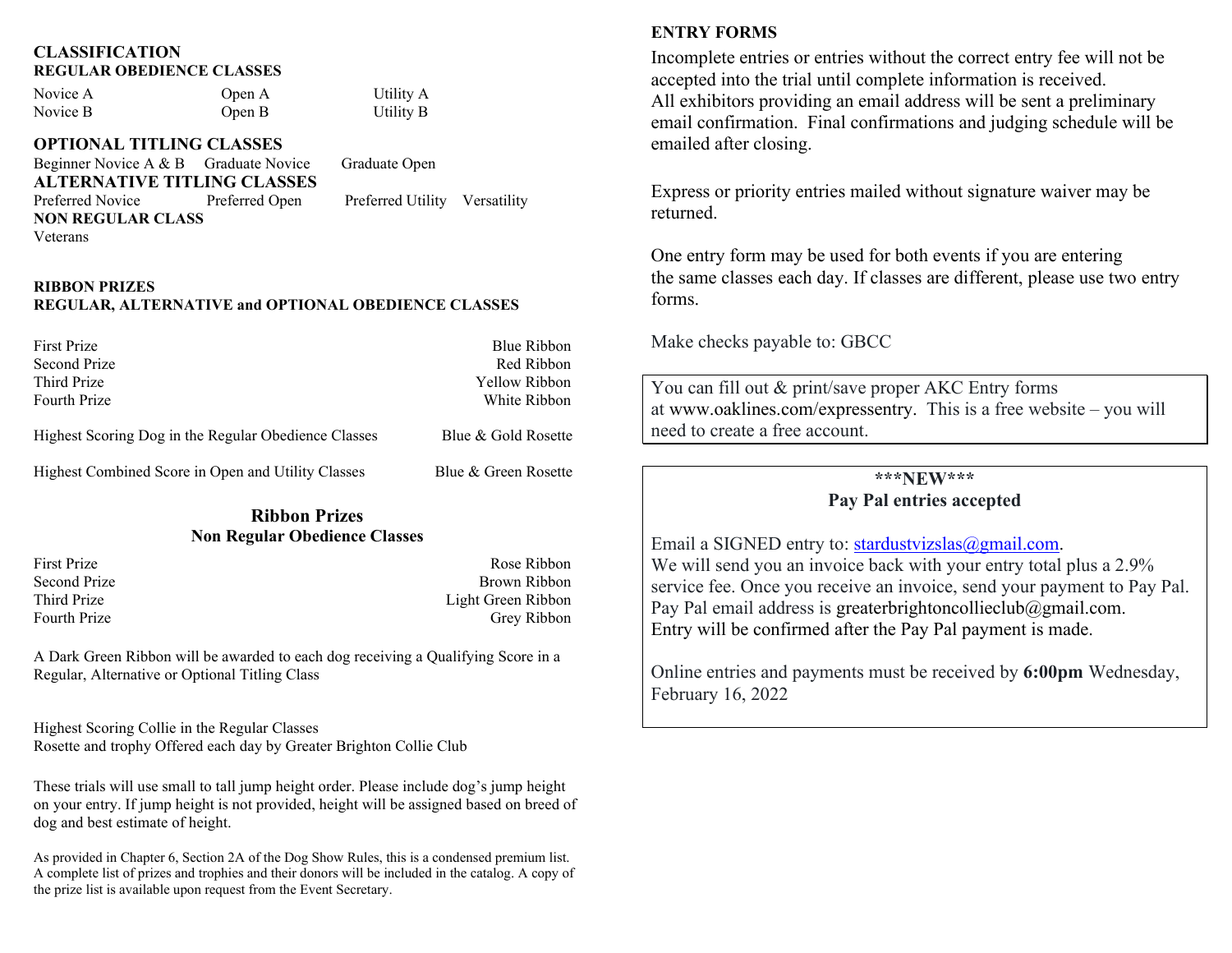#### **SPECIAL NOTICES**

**Transfers** will be approved in accord with Chapter 1, Section 16a of the Obedience Regulations, provided that a written request is submitted to the Trial Secretary at least 30 min. prior to the start of the Trial, and that the limit has not been reached in the requested class.

**A limited number of catalogs** will be available at the Trial for \$5.00 each. You may pre-order a catalog for \$4.00 by including payment with the entry fee.

**Qualifying scores** are required for all awards.

**Because of limited space**, exercise pens will not be allowed in the building or in the parking area, and crates must be stacked if necessary to allow room for all exhibitors and dogs.

**Space for unentered dogs** will **not** be provided at these Trials, as provided in Chapter 11, Section 11 of the "Rules Applying to Dog Shows".

**No Smoking** is permitted in the building

**All trophies** must be claimed on the day of the Trial; none will be mailed. **A trophy of equal value** will be substituted in the event that a specific trophy is unavailable.

**A refund of all but \$5.00** of each entry fee per event will be made to an exhibitor with a bitch that has come into season after the close of entries, providing that a statement from a veterinarian is submitted to the Trial Secretary no later than one hour before the beginning of judging on the day of the Trial.

**Exhibitors should follow their veterinarian's recommendations** to assure their dogs are free of internal and external parasites, any communicable diseases, and have appropriate vaccinations.

#### **NOTICE TO EXHIBITORS**

**Faxed, Telephone, and Unsi/or unsigned Entries cannot be accepted. Entries Not on Official AKC Entry Forms and Photocopies of Entry Forms** without Agreement and Rules on the reverse side of the Official AKC Entry Form are **NOT ACCEPTABLE**.

**Make All Checks and Money Orders** payable to: GBCC. CANADIAN exhibitors must make fees payable in US FUNDS. Please mail checks or money orders with entries. The Trial Secretary assumes no responsibility for cash sent through the mail.

**Mail All Entries with Fees to:** Jen Miller, 7234 Newberry, Durand, MI 48429. Entries received without fees will not be accepted. Acknowledgment of entries will be made as soon as possible after the closing date with the Judging Program and directions to the Trial Site. Should such acknowledgment not be received by the exhibitor within a reasonable time, please contact the Trial Secretary. **Overnight or express entries MUST have waiver of signature. Failure to do so may result in your entry not being picked up in a timely manner.**

**AKC Event & Recording Fees** will be required for the first entry of each dog entered at any Licensed or Member Club Show, Obedience Trial or Tracking test. The fees are to be collected by the trial-giving Club and paid to the American Kennel Club. If a dog is entered in more than one class in the show, the Fees are to be collected on the first entry only. (American Kennel Club Rule, Chapter 11, Section 2). The recording and event fees are included in the entry fee.

**No Entry** shall be made and no entry shall be accepted which specifies any condition as to its acceptance.

**Entry Fees** shall not be refunded in the event that a dog is absent, disqualified, excused by a Veterinarian or Judge, or barred from competition by action of the Trial Committee. If because of riots, civil disturbances, or other acts beyond the control of the management it is impossible to open or to complete the trial, no refund of entry fees will be made.

**Post Dated and Returned Checks** do not constitute a valid entry fee. The trial giving Club will add a collection fee to the amount of each returned check. Subsequent returned checks from the same exhibitors may result in their being put on a CASH ONLY basis.

**Errors on Entry Blanks.** Owners are responsible for errors in making out entry forms, whoever may make such errors, and no entry fee will be refunded in the event of such errors or cancellations of entries after the published closing date.

**Judges Will Not Wait for Any Dog Holding Up a Class.** Owners or agents alone are responsible for the presence of their dogs in the judging ring when their classes are called to be judged.

**All Dogs Present** must be held on leash or confined to their crates except when being judged.

**No gasoline or diesel generators** are permitted inside of any building or within 100 feet of the show grounds on which this obedience trial is conducted. No electrical hookups will be available.

**No Smoking** is allowed in the building.

**The grounds** will not be available to the exhibitors and their dogs on the nights prior to the trials.

**Neither the Trial Committee nor the Greater Brighton Collie Club** will be responsible for the loss or damage to any dog on the trial grounds, whether as a result of an accident or any other cause. It is clearly understood that every dog entered in the trial is in the care, custody and control of its owner or handler during the entire time the dog is on the trial premises.